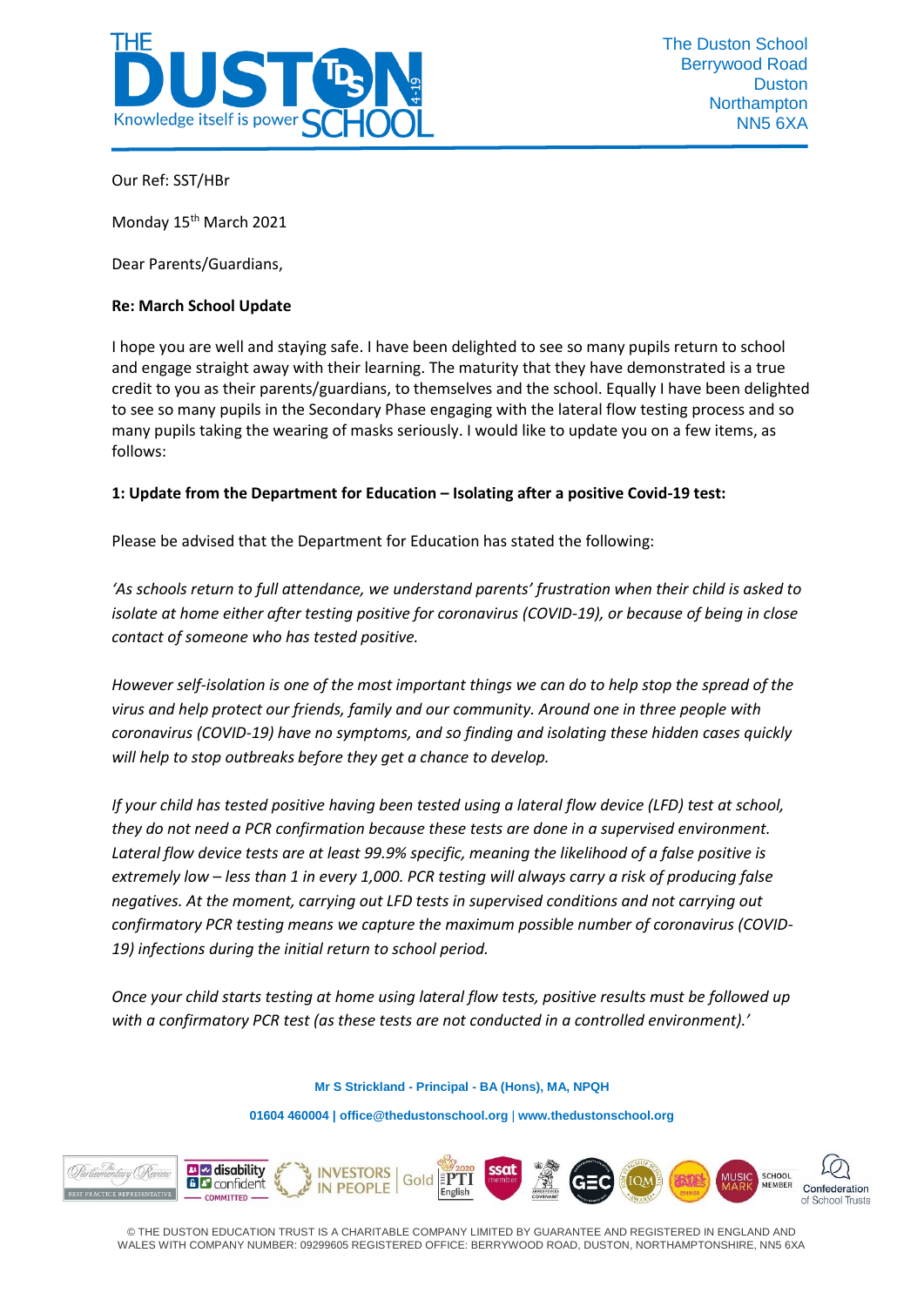

# **2: Covid-19 Testing:**

As pupils start to test at home the DfE has publishe[d a step-by-step guide](https://www.youtube.com/playlist?app=desktop&list=PLvaBZskxS7tzQYlVg7lwH5uxAD9UrSzGJ) on YouTube to support the transition to home testing. CST has been raising the issue of translation of the guidance on home test kits in community languages[. Translated guidance on how to self-test](https://www.gov.uk/guidance/covid-19-self-test-help) is now available.

The DfE has also recently published two blogs which provide further information on testing for school staff, students and families:

- [Testing for secondary school and college students, their families, and staff](https://dfemedia.blog.gov.uk/2021/03/05/testing-for-secondary-school-and-college-students-their-families-and-staff-heres-what-you-need-to-know/)
- [Covid-19 testing in schools and colleges.](https://dfemedia.blog.gov.uk/2021/03/09/covid-testing-in-schools-who-will-get-tested-how-and-where-will-they-be-tested-who-has-to-isolate-after-a-positive-test-these-questions-and-more-answered/)

## **3: Easter Holidays**

The DfE confirmed that schools are not expected to provide educational activities to eligible pupils and students during the Easter holidays. To that effect, the school will close for the Easter recess once the normal school day ends of Friday 26<sup>th</sup> March. Pupils are not expected to return to school until Monday 12<sup>th</sup> April.

#### **4: FSM over the Easter holidays**

Schools have been told that they do not need to provide lunch parcels or vouchers during the Easter holidays. The DfE has confirmed their expectation that the COVID Winter Grant Scheme is in place to support families and children with food and other essentials outside of term-time and will operate through the Easter holidays. This scheme is operated by local authorities.

#### **5: Contact Tracing Over Easter**

The DfE has confirmed that schools need to continue with contact tracing over Easter. Should your son/daughter test positive for Covid over the Easter break then please contact [office@thedustonschool.org](mailto:office@thedustonschool.org) to make the school aware. Please do note, staff, students, parents and carers only need to inform the school of a positive case where they developed symptoms within 48 hours of being at school. Schools are asked to assist in identifying close contacts and advising selfisolation, as the individual may have been infectious whilst in their education setting. The key points for consideration are:

• Where pupils or staff test positive for Covid-19 during the holidays, having developed symptoms more than 48 hours since being in school, schools are not required to take any action. Staff, pupils, parents and carers should follow the contact tracing instructions provided by NHS Test and Trace.

#### **Mr S Strickland - Principal - BA (Hons), MA, NPQH**

**01604 460004 [| office@thedustonschool.org](mailto:office@thedustonschool.org)** | **[www.thedustonschool.org](http://www.thedustonschool.org/)**



© THE DUSTON EDUCATION TRUST IS A CHARITABLE COMPANY LIMITED BY GUARANTEE AND REGISTERED IN ENGLAND AND WALES WITH COMPANY NUMBER: 09299605 REGISTERED OFFICE: BERRYWOOD ROAD, DUSTON, NORTHAMPTONSHIRE, NN5 6XA